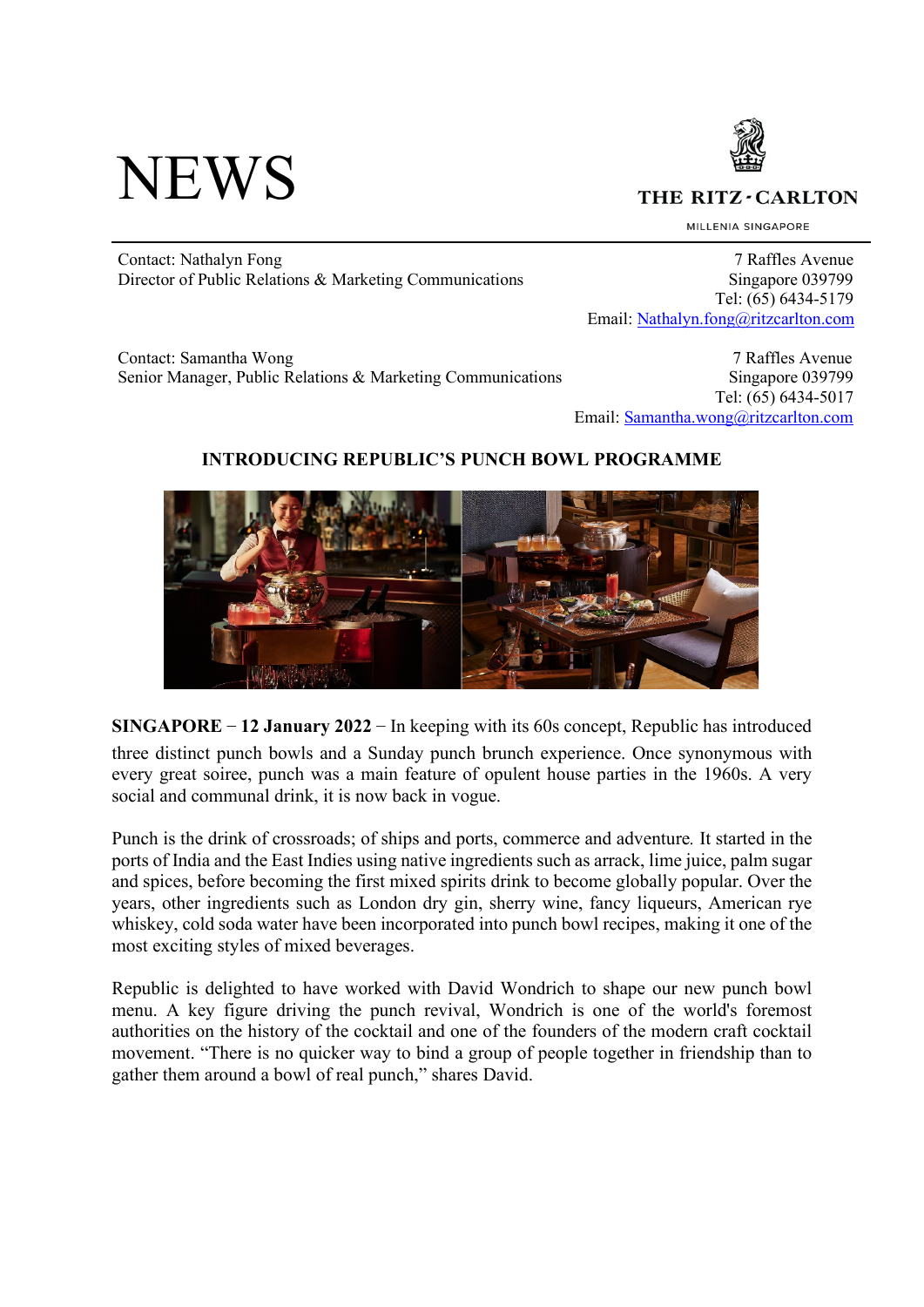# **Punch Bowls**

Republic's three distinct punch bowls each tell a unique story;

# *Paul Jones Punch*

In 1844, the American clipper ship Paul Jones brought the first blocks of American ice to Singapura - not seen here before. Our Paul Jones Punch combines Michter's straight rye whiskey, an American classic, with East India sherry, a dash of curaçao, citrus juice, sugar, and the fragrant oil of citrus peels. And, of course, ice.

#### *Straits Gin Cup*

The original, bright and refreshing gin sling as enjoyed at the Singapore Cricket Club in 1913, made big enough to share. Farmer's Gin, lemon shrub and sparkling water, spiced up with Bénédictine, cherry brandy and bitters.

# *Captain Dampier's Rack Punch*

William Dampier (1651-1715) was a pirate and an adventurer. This punch is based on Sri Lankan palm arrack stiffened with French cognac as Dampier suggested, and finished with a pineapple-gula melaka syrup and citrus.

Each punch bowl is available at SGD 250 and makes 12 to 15 servings.

# **Punch Brunch Sundays**

On Sundays, our newly launched Punch Brunch is a curated experience that features appetisers, a main course and dessert, complemented with our signature punches and cocktails.

Select from starters such as the British prawn cocktail with brandy-prawn dressing; or foie gras terrine with port wine gelée and brioche; mains like the braised beef short rib with potato mousseline; or Hainanese Kurobuta pork chop; and finish with a mini warm chocolate pistachio tart with vanilla ice cream, or the raspberry yoghurt ball.

Your dining experience is complemented with unlimited pours from Republic's three punch bowls. Other cocktail options guests can enjoy include the Timeless Beauty, English Milk Punch, Ruby Bellini and Irish Coffee.

Republic's Punch Brunch is available on Sundays from 12 p.m. to 3 p.m. at SGD 168 per person.

For enquiries or reservations, please contact Restaurant Reservations at **6434.5288**, email **rc.sinrz.restaurantreservations@ritzcarlton.com**, or visit **www.republicbar.com.sg**.

###

#### **About David Wondrich**

David Wondrich is widely hailed as one of the world's foremost authorities on the history of the cocktail and one of the founders of the modern craft cocktail movement. The Senior Drinks Columnist for the *Daily Beast*, Dr. Wondrich is the author of countless newspaper and magazine articles and five books, including the hugely influential *Imbibe!*, the first cocktail book to win a James Beard award, and *Punch*. He also the Editor in Chief of the *Oxford Companion to Spirits and Cocktails*, forthcoming from Oxford University Press in November, 2021. As a consultant, he has been involved in the creation of a number